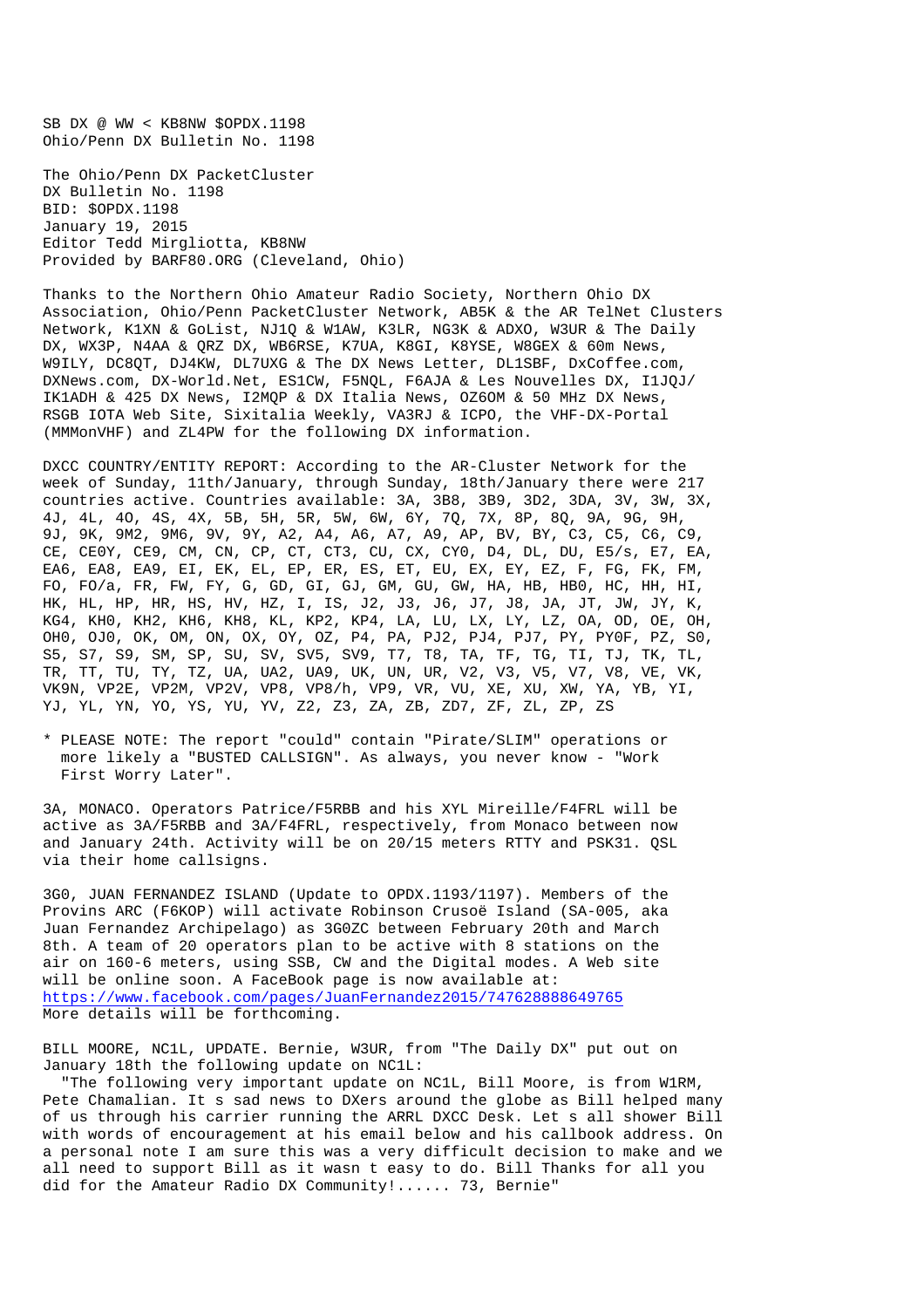"After much consultation with my family and as a result of the life changing accident I suffered in July, 2014, I have decided to relinquish my position as Awards Manager at ARRL HQ and focus my full effort on physical therapy. I have enjoyed my years at ARRL and the countless friends I have made within the ham radio community.

 I hope to maintain contact as best I can via email and hope someday I will be able to get back on the bands. Email can be sent to me at <BillMooreNC1L@Gmail.com> and while I plan to read each and every one,

I cannot promise to reply in a timely manner. With much gratitude and sincere thanks, Wilfred (Bill) Moore, NC1L"

DAYTON HAMVENTION NEWS............

 \* SWODXA DX DINNER ANNOUNCEMENT UPDATE -- Bill Salyers, AJ8B, reports on January 9th [edited]: The SouthWest Ohio DX Association (SWODXA) has announced that C82DX Plan, Plan, and Plan again, Murphy still makes a visit! will be the keynote topic for their 30th annual DX dinner. The dinner, held in conjunction with the 2015 Dayton Hamvention®, will be on Friday, May 15th, at the Marriott Hotel in Dayton. N1DG and N4XP will be the presenters. Don Greenbaum, N1DG, grew up in New York City and the NJ Shore. His father, WA2UDV, was his radio mentor and two other siblings also had their licenses by the time Don became WN2DND at age 11 in 1962. Don has been on several major DXpeditions including VP8ORK, K4M and A52A. He has also operated as A61AD, A51DG, C91DG, A73A, and /KH9, /VP9, /VS6, /BV2, /4X and /9V. His latest DXpedition was to C82DX which he co-led with N4XP.

 He has been webmaster for over 50 DXpeditions. In 2005 Don was honored at Dayton by CQ Magazine by being inducted into the CQ DX Hall of Fame. In 2009 Don was one of the founding members of the CW Operators' Club (member number 2). He is Treasurer of the Northern California DX Foun dation and has authored several articles on the rising costs and financing of major DXpeditions.

 Tom Harrell, N4XP, was first licensed in 1960 as KN4TSJ in Norfolk, VA, but upgraded quickly to K4TSJ at the age of 15. After working a "YU" as a novice, DX was discovered and became a prime interest which is as strong today as in those early years. Previous calls include V73XP, OK8XP, ON9CXP, ZK1XXP, AL7EL, K4TSJ and W8FCI.

 Tom, currently credited with 365 entities also holds DXCC #1 Honor Roll; CW, Phone, and Mixed Honor Roll; 9 Band DXCC; 5BWAZ (190); CQ DX - SSB & CW; WPX - CW, SSB and Mixed.

 Tom has led DXpeditions to Wake Island as AL7EL/KH9, KH9/AL7EL, and N4XP/KH9 and North Cook as ZK1XXP. He co-led DXpeditions to C82DX in Mozambique and K4M on Midway with N1DG and K5K on Kingman Reef with NI6T. In all Tom has either visited or operated from 41 countries.

 In 2009 Tom was honored at the Dayton Hamvention by CQ Magazine by being inducted into the CQ DX Hall of Fame. Tom also has been a member of four DXpeditions of the Year. Tom has authored or co-authorized over 12 articles.

 For more information and to order dinner tickets, visit <WWW.SWODXAEVENTS.ORG> and follow us on Twitter (@SWODXA).

 \* CONTEST DINNER UPDATE -- Tim, K3LR, reports [edited]: North Coast Contesters are proud to announce that ARRL President Kay Craigie, N3KN, will be the main speaker for the 23rd annual Dayton Contest Dinner event.

 Thanks to Icom America, the main door prize is a IC-7600 full featured HF transceiver. Details and ticket information is available here: http://contestdinner.com

EP, IRAN. Members of the Rockall DX Group are now active from Kish Island (AS-166), Iran, until January 31st. The group arrived on Kish Island on January 16th, and they reported that "everything is going as planned"... Activity will be on all bands and modes, having 5 stations on the air. Suggested frequencies are available in OPDX.1197 or their Web page at: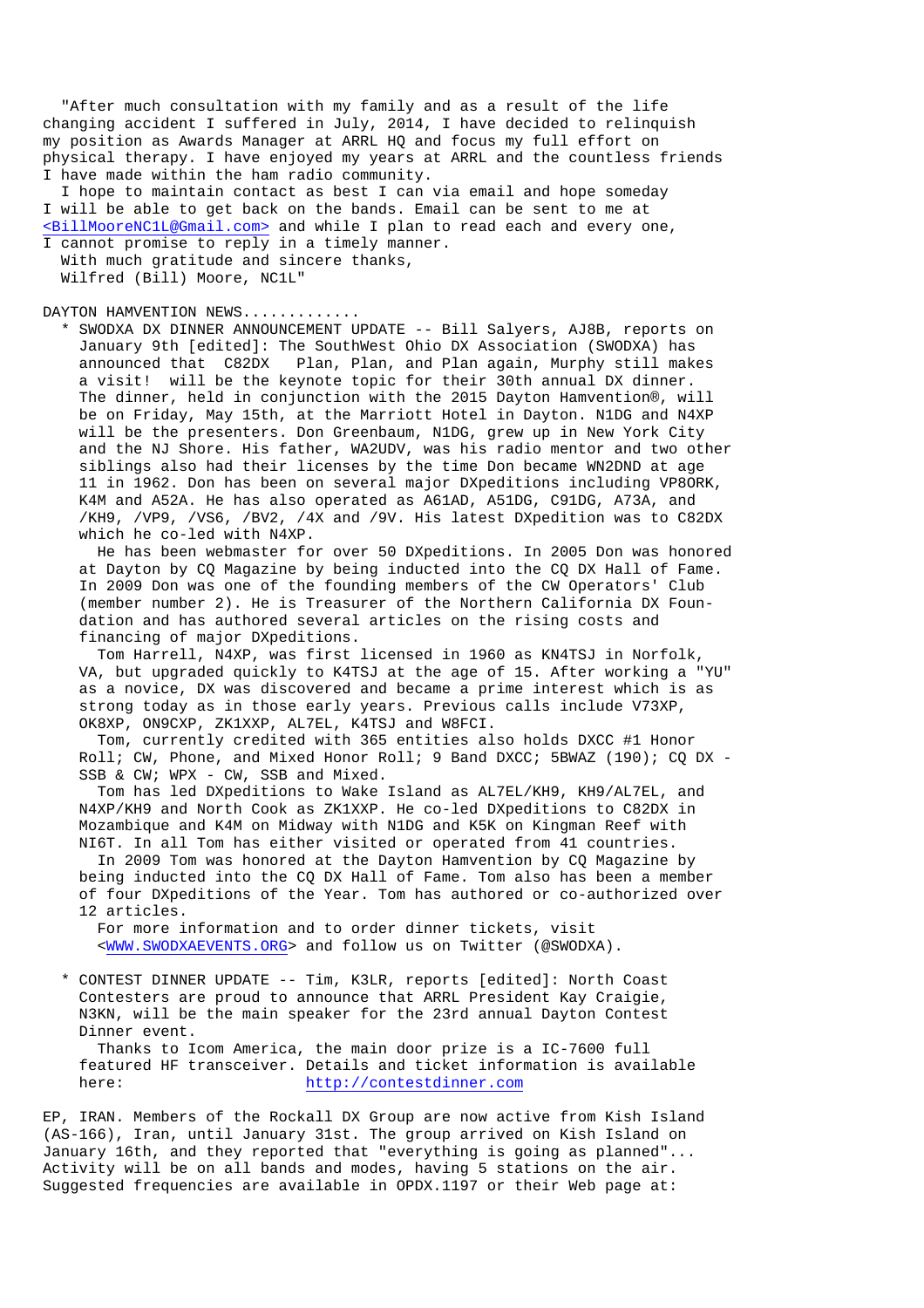http://www.rockall.be/index.php/frequency-list For more information and updates, visit QRZ.com or <http://www.rockall.be>.

FJ, ST. BARTHELEMY (Reminder). By the time you read this Gene, N9SW, will once again be active as FJ/N9SW from St. Barthelemy (NA-146, DIFO FJ-001, WLOTA 0377) until January 25th. Activity will be holiday style on 40-6 meters (possibly 80m) and mainly CW. QSL via his home callsign.

FR, REUNION ISLAND. Guy, F5MNW, will once again be active as FR/F5MNW from Saint Leu, Reunion Island (AF-016, DIFO FR-001, WLOTA 1812, WWFF FFF-011), between March 19th and April 14th. Activity will be on the HF bands using only CW. QSL via his home callsign, direct or by the Bureau. NO IRCs!

## IOTA NEWS..............

- AS-200. (Reminder) Kenji, JA4GXS, will once again be active as JA4GXS/5 from Shodo Island (Kagawa Prefecture) between January 23-25th. Activity will be on 40-15 meters using CW and SSB. QSL via JA4GXS, direct or by the Bureau.
- EU-059. Members of the Cray Valley Radio Society (G3RCV) will be active as MM8C from the rare Hirta Island (St. Kilda) between July 22-28th. Dates may change due to weather. Their plan is to be in the RSGB IOTA Contest (July 25-26th) as a Low-Power entry. QSL via G4DFI. The group plans to be active on the HF and VHF bands (IO75RT) using CW and SSB. They will also attempt to activate Conachair summit (GM/IS-098); which has yet to be activated. Operators mentioned are Nobby/G0VJG (Team Leader), Dave/G4BUO, Toby/M0TBS, Giles/M0TGV, Justin/G4TSH, Tony/G2NF and Chris/G0FDZ.
- EU-177. Olaf, G0CKV, will once again be active as SM5CKV/P from Harstena Island during the RSGB IOTA Contest (July 25-26th) as a Single- Op/All-Band entry. QSL via LoTW.
- NA-027. Members of the "Panama's Colon DX Group" plan to activate Taboga Island between February 27th and March 1st. No callsign was provided.

INTREPID DX NEWS (Press Release-The 2014 Intrepid Spirit Award): The Intrepid-DX Group is pleased to announce the recipient of the 3rd annual Intrepid Spirit Award . We are pleased to have received so many worthy nominations to consider. This year s award goes to a notable Dxer and DXpeditioner that we have come to respect and admire greatly, Mr. Dmitri Zhikharev-RA9USU. This award is to recognize Dmitri s outstanding efforts to activate Yemen from 2012 through 2014 as 7O6T and 7O2A. Dmitri is largely responsible for fulfilling the need for 7O contacts since 2012. Yemen is a place of much uncertainty and danger. We recognize Dmitri s unselfish acts to activate this challenging and much needed entity. We acknowledge Dmitri s pursuit of operating excellence and his quest to activate the rare and often dangerous entities. It is for these reasons that we honor him with our Intrepid Spirit Award, to be presented at the International DX Convention, Visalia, California on April 18th, 2015. This Intrepid-Spirit Award is made in memory of our fallen friend and member, James McLaughlin, T6AF who was killed in Kabul, Afghanistan in April, 2011. The award is intended to recognize and honor those individuals or teams that boldly activate rare entities where their own personal safety is secondary to their pursuit of providing contacts to the DX Community. While we do not encourage Dxers to go into harm s way, we recognize that circumstances sometimes require that and we recognize those Intrepid Dxers with the Intrepid Spirit Award.

Thank you, Paul S. Ewing, N6PSE - President, The Intrepid-DX Group

K1N NAVASSA DXPEDITION NEWS. If you missed the recent special bulletin OPDX.1197.2 sent out on January 17th, or were unable to see the propagation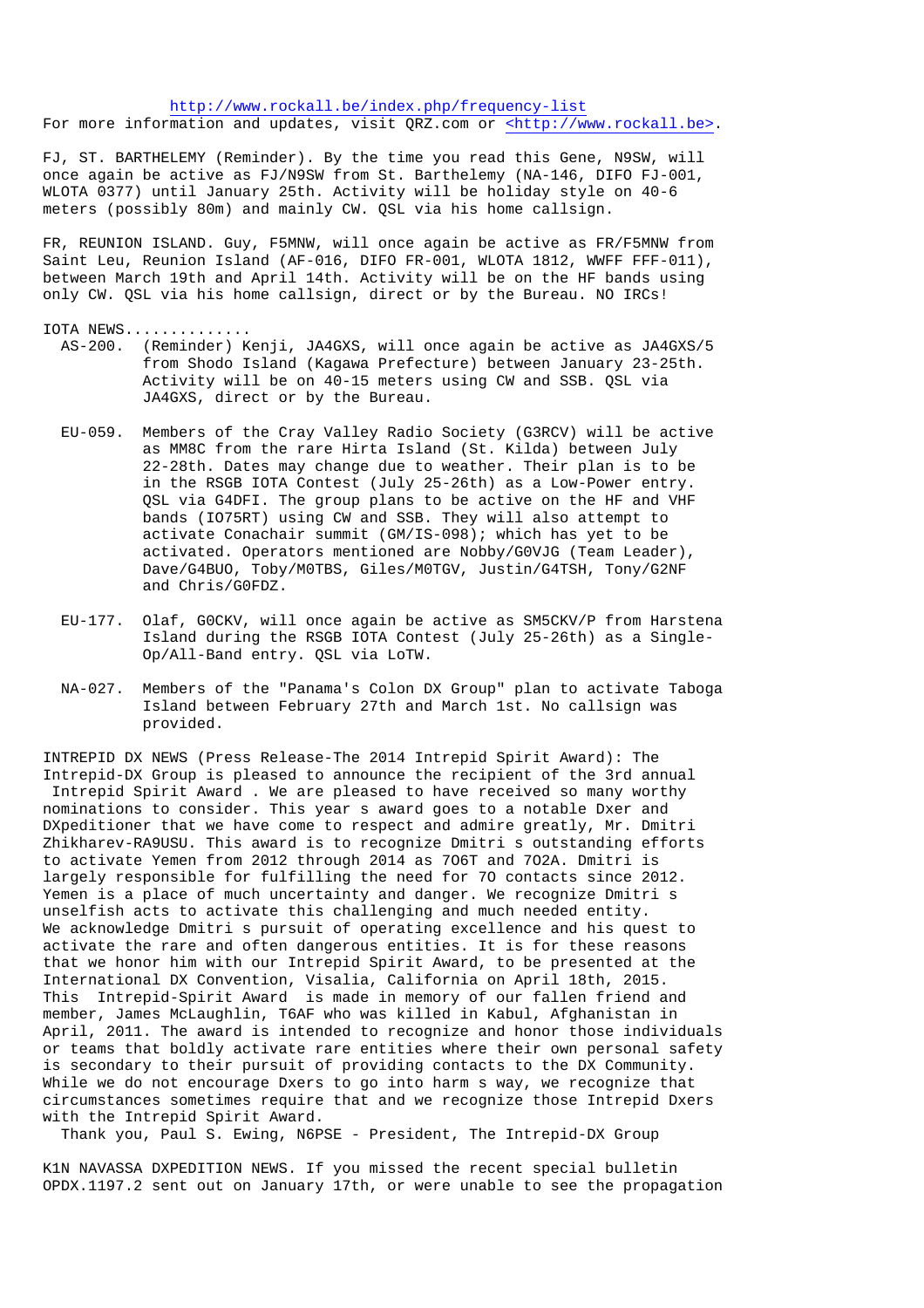prediction diagram for North America, Japan, India and Poland, go to the OPDX Web page at: http://papays.com/opdx1197.2.html

K6VVA ANTI-PIRATE & K6VVA CO-PILOT EXPEDITION SOLUTIONS VIDEO. The K6VVA Anti-Pirate & K6VVA Co-Pilot Expedition Solutions video was developed as a part of the continued planning and preparation for a CW ONLY Expedition to North Korea (P5). It can be viewed at:

https://www.youtube.com/watch?v=GlQroPxFOiQ&feature=youtu.be

NEW DXER'S HANDBOOK (Second Edition - Available For FREE!!!). Yes that is right -- For FREE!!! Bryce, K7UA, informs OPDX: Four years ago I wrote a series of short articles for our local DX club that came together as the "New DXer's Handbook." Much to my surprise it has turned into a fairly big thing with thousands of copies of it out in the world. It was translated into other languages too. The original has become outdated and wasn't written for a broad audience in the first place. I am retired now and I had some time to improve it. It is now available for download in the revised second edition. It is still free of charge as my gift to the world's new DXers. I will now be hosting it on my own Web site (which just came online January 11th): http://www.k7ua.com I have four overseas hams that have asked to translate it into their own languages and those versions will also be on my site when they are completed.......

P4, ARUBA. Jack, WX3P, will be active as P40JP from Aruba between February 14-19th. Activity will be holiday style on 40-10 meters (no 30m) as conditions allow. Operations will be QRP with a KX3 and AlexLoop (maybe a wire OCD also). QSL via his home callsign.

|             | PROPAGATION FORECAST/REPORT (January 19-25th) |             |  |
|-------------|-----------------------------------------------|-------------|--|
| Jan/19th HN | Jan/22nd HN                                   | Jan/24th HN |  |
| Jan/20th HN | Jan/23rd AN                                   | Jan/25th LN |  |
| Jan/21st HN |                                               |             |  |

SOLAR REFERENCE KEYS/INDEXES AND GEOMAGNETIC REFERENCE

| NORMALITY |                                             | GEOMAG      | K Values    | Alpha       |
|-----------|---------------------------------------------|-------------|-------------|-------------|
|           |                                             |             |             |             |
| ΑN        | - Above Normal                              | Ouiet       | $K = 0 - 1$ | $0 - 7$     |
| HN        | - High Normal                               | Unsettled   | $K = 2$     | $8 - 15$    |
| T.N       | - Low Normal                                | Active      | $K = 3$     | $16 - 29$   |
| <b>BN</b> | - Below Normal                              | Minor Storm | $K = 4$     | $30 - 49$   |
|           | DIS - Disturbed                             | Major Storm | $K = 5$     | $50 - 99$   |
|           | VRY DIS - Very Disturbed Severe Storm K=6-9 |             |             | $100 - 400$ |

REALTIME BAND CONDITIONS WEB SITE <http://www.bandconditions.com>: The purpose of this experimental Web site is to provide 24-7-365 actual (REALTIME) band condition information to CW QRPp, QRPe and CW/SSB for Contesters interested in increasing their scores. It can also be of benefit to other Radio Amateurs to determine band conditions for Nets and casual QSO's. This information is NOT based on any software pre dictions or any kind of satellite based readings. It is based on a new Ionospheric sounding method called "HF Ionospheric Interferometry" which operates very similarly to the PolSAR system used by NASA.

OSL INFO AND NEWS.................... QSL-INFO from DB0SDX (January 18th)

| 5P7XJ via 0Z7XJ     | GB4UAS via MNOVFW    | PS06J via PR7JP       |
|---------------------|----------------------|-----------------------|
| 805MOT via VU2NRO   | HG4F via HA4FF       | R35ASK via R4AAS      |
| C5X via M00XO       | K3Y via K9JP         | T88HS via JA6KYU (d)  |
| DA300CFG via DL3JRA | LY19EURO via LY3BY   | XV9NPS via JA2NPS (B) |
| DO70ELBE via DJ9ZZZ | MXOWFF via GOWOU (d) | YL20IARU via YL1UB    |
| EA8/DL6RO via DL6RO | OU0POLIO via OZ1ACB  | YL45GBC via YL3GBC    |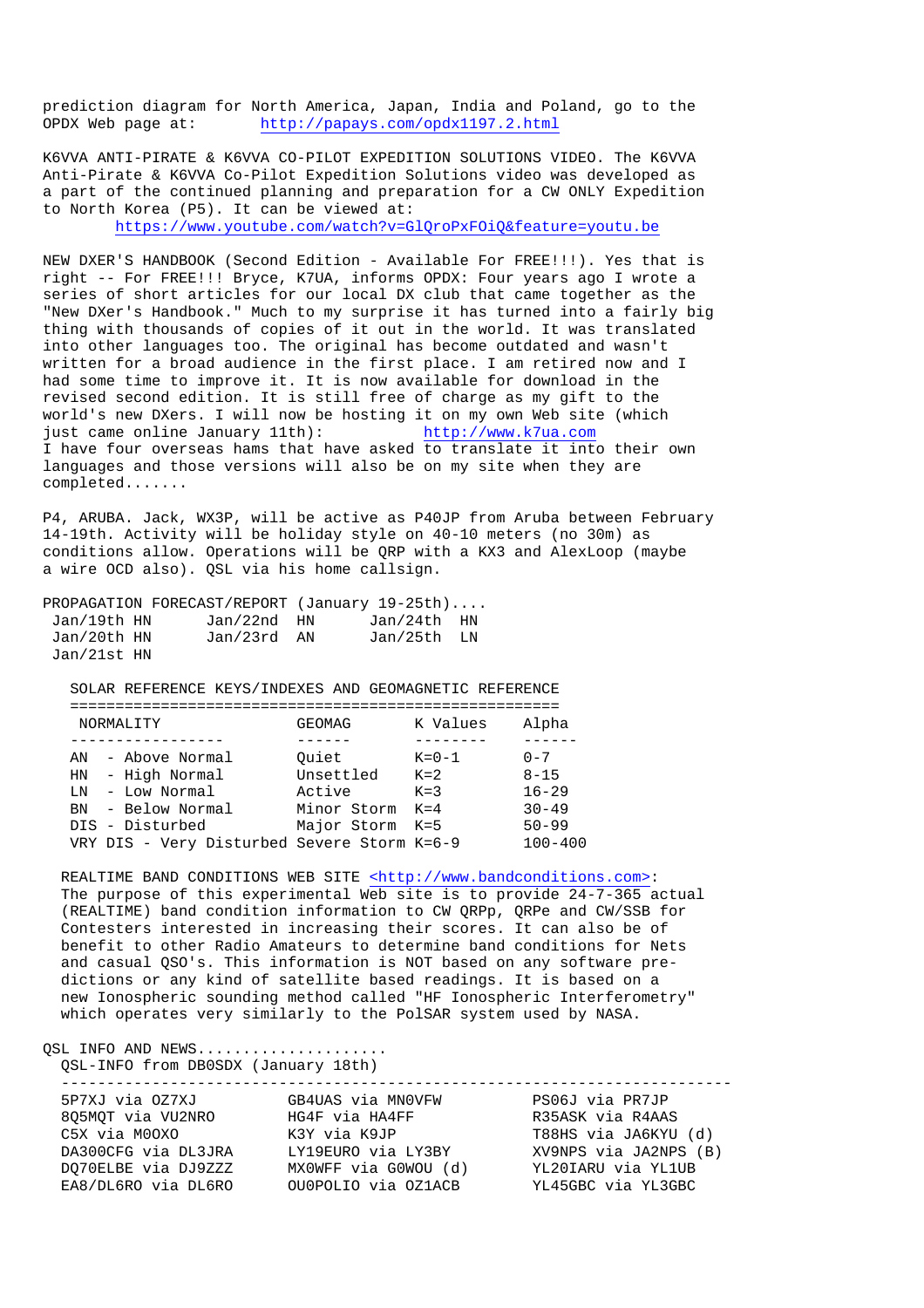EN0U via UT7UT PJ7/VA3QSL via VA3QSL YP0C via YO3CZW (e) eQSL only (d) direct only (B) Bureau only (L) LoTW only (O) OQRS only (C) ClubLog only

 QSL RECEIVED VIA LoTW: 1A0C, 5R8IC, 9A6TKS, EA5RU, HV0A, JA7AKH, PJ4/K5KG, VE2GSO, VP2VGG, VU2JAB, YC8UTI and ZD9ZS

QSLS RECEIVED VIA MAIL: C21GC, P4/W6HGF, T30D, TO2A and V6T

 QSLS RECEIVED VIA THE BUREAU: 4X0L, 5C5T, 5Z4/EA4ATI, 9K2/SP4R, AM04ENP, AM04YTD, AM05AR, AM05LD, AM07ATE, AM07HY, C31AT, C31CT, C31KC, C31MO, C79BWW, C98BWW, CO8CML, CR2T, CU2AF, CU2AAR, CU3BL, EA6AR, EA6AZ, EA6ACT, EA6AIU, EA6ALH, EA6BB,EA6CA, EA6EJ, EA6FG, EA6LH, EA6LP, EA6OM, EA6SK, EA6TT, EA6ZS, EA8AF, EA8AT, EA8AAW, EA8ADL, EA8AGF, EA8AHM, EA8AJO, EA8AJY, EA8AMN, EA8AVK, EA8BMG, EA8BTM, EA8BTQ, EA8BLV, EA8BWL, EA8BXH, EA8CBC, EA8CPN, EA8CQN, EA8CQW, EA8CSD, EA8CSG, EA8CVA, EA8CYQ, EA8CYR, EA8DAJ, EA8GP, EA8KG, EA8KL, EA8KV, EA8OV, EA8PE, EA8QP, EA8MT, EA8TJ, EA8UP, EA8URE, EA8YN, EA8YT, EA9BO, EA9UG, EA9PY, EA0JC, EA200URD, EB6VP, EB9PH, EC8AFM, EC8AQQ, EC8AXS, ED8DD, ED6QY, ED8URE, ED9NA, EE8L, EF8F, EF0JC, EG8CLP, EG8LP, EG8WFF, EH6ARD, EI9HQ, FG3INT/7, FR5DZ, J28RO, LU7YS, MD/EB1BSV/P, MI0/EI9HQ, ON1RAFMOTA, OZ12SJ, TK5IH, S5300TP, SV1PAS, SV2MAP, SV7BOT and VX6AO

SILENT KEY. It has been brought to OPDX's attention that Ruben Kun, C21RK, became a Silent Key (SK) in September at the age of 73. OPDX has not been able to find any announcements about him passing away other than QRZ.com stating he is SK. John, K8YSE, one of the operators of the C21BH Martti Lane Birthday operation on Nauru, is the one who informed OPDX about Ruben's passing. He states, "He (Ruben) was the most prominent op on Nauru and had some sort of government position as I recall. He was there when we landed and worked with the customs people to get all of our radio equipment through. He was a very gracious host and just a very hospitable guy." Peter, ZL2VK (C21TA, VK3TAF), informed K8YSE [edited], "There are now only two hams left on Nauru, Darkie/C21DJ, who now has no antennas as trees at his house have all been cleared, and Robbie/C21DX, who has no equipment...... Dumas/C21DD and Norman/C21NJ, both passed away a few years ago. Undoubtedly, Ruben was one of the finest gentleman I have ever met and I will always remember him and his generosity. I managed to get to know him well with my many trips to Nauru in a variety of roles."

 Even though this may be belated, OPDX and its readers would like to send out our deepest sympathy to the family and friends of C21RK. His signal and friendship will be missed......

T32, EASTERN KIRIBATI. Richard, AD7AF, will be active as T32RL from Captain Cook Hotel, Kiritimati (OC-024), between January 22nd and February 9th. Activity will be on 160-10 meters, including the 30/17/12m bands - not 60m, using CW, SSB and possibly some RTTY. His rig is a K3 with 110 watts into 1/4 wave verticals on the beach (40-10m) and an inverted Ls for 160 and 80 meters. Activity on 160m will be dependent on conditions, but he will be on during the COWW 160 CW Contest (January 23-25th). Logs will be posted on ClubLog if he has internet access, and he will upload the log to LoTW when he returns home. QSL via AD7AF direct with SASE or SAE with green stamps.

TG9, GUATEMALA (Reminder). Dwight, VE7BV, will once again be active as TG9/VE7BV from Guatemala between January 22nd and February 17th. Activity will be holiday style on 20/17/15 meters using CW and SSB. QSL via his home callsign, direct, by the Bureau or LoTW.

TI9, COCOS ISLAND (Update OPDX.1190/1191). Operator's list has grown for the upcoming TI9/3Z9DX to Cocos Island (NA-012) to air between February 16-23rd. The current operators are now Dom/3Z9DX, Jorge/TI2HMJ, Przemek/ SP8SIW and Dmitri/RA9USU. Two stations will be on the air operating 160 10 meters using CW, SSB and RTTY. There "may be" some 6 meter activity. A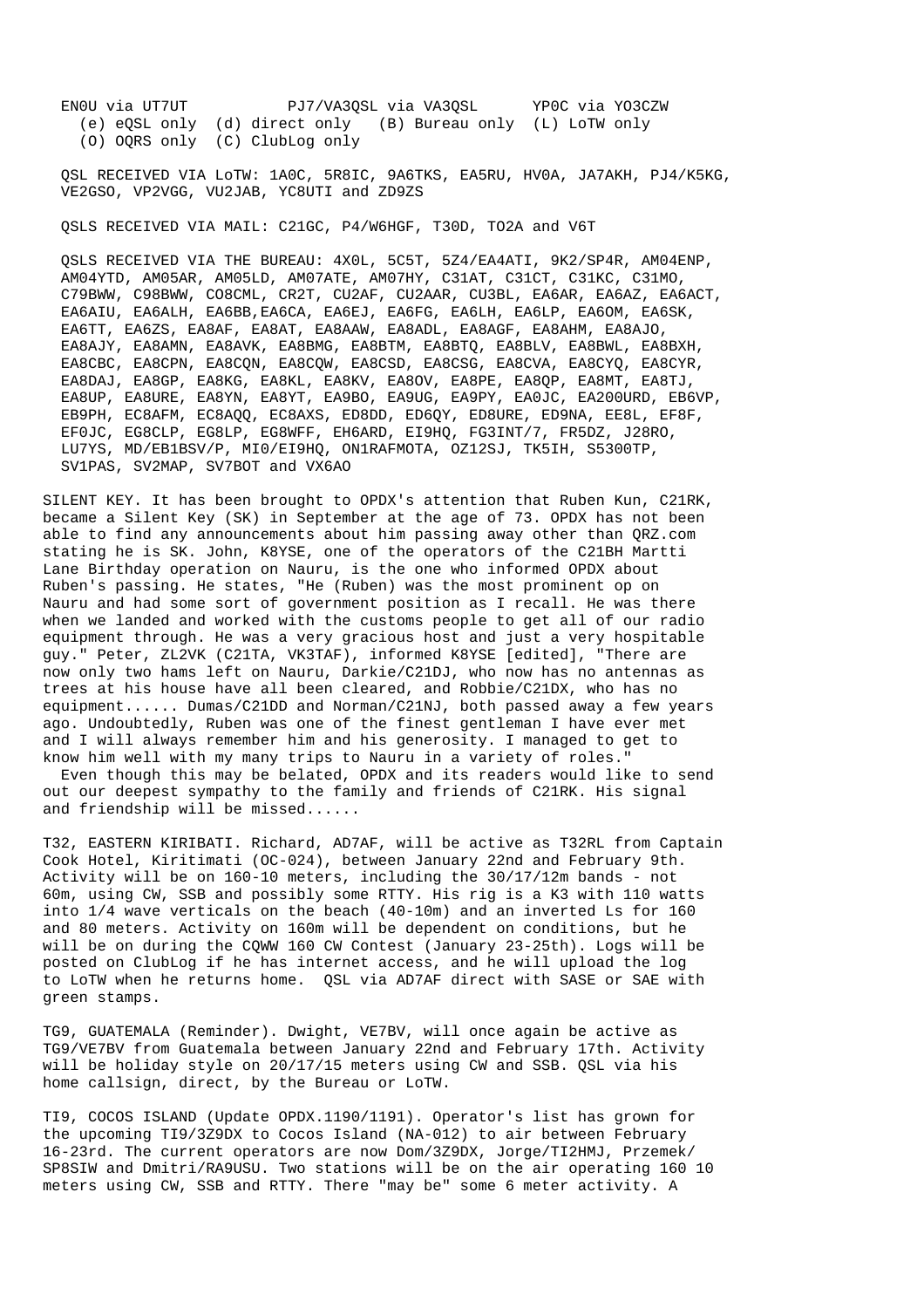survey/vote for bands/modes needs is available at the following Web page, as well as more details and updates, see: http://www.nielsen.net/ti9a

TO66, GUADELOUPE. Operators Gildas/F6HMQ and Michel/F6GWV will once again be active from here between February 18th and March 8th. Look for them to sign TO66R during the ARRL International DX SSB Contest (March 7-8th) as a Multi-Single entry. QSL TO66R via F6HMQ. Outside of the contest they will be active on all bands signing FG/homecall. QSL via their home callsign.

TX3X CHESTERFIELD ISLAND DXPEDITION (Press Release dated January 12th). Gene, K5GS, reports [edited]: Joining the team last week were: On-Island -- Tom Berson, ND2T. Tom is well known contest enthusiast and DXpeditioner. He was licensed at age 11 as WV2ASJ. He is a member of the Northern California Contest Club (President 2003-2004), the Stanford Amateur Radio Club, and CWops. Tom is President of the Northern California DX Foundation. He operates contest multi-ops from W6YX, K6IDX (W6OAT), and K5RC (W7RN). A member of DXpeditions to Scarborough Reef (BS7H, 2007), Midway Island (K4M, 2009), South Orkney Islands (VP8ORK, 2011), and Swains Island (NH8S, 2012).

 Pilot Team -- Alexander (Al) Teimurazov, 4L5A, Asia pilot (except JA). Additionally, Al is the publisher of the website DXnews.com and was our first committed corporate sponsor. Luke Steele, VK3HJ, Oceania pilot.

 Also signing on as an early corporate sponsor is: http://www.foldingantennas.com

V3, BELIZE. Gerd/DJ4KW and XYL Gisela/DK9GG are once again active as V31YN and V31GW, respectively, from Consejo Shores until March 5th. Activity will be on 160-10 meters including the 30/17/12m bands using CW and RTTY. Gerd informs OPDX that they will stay on the mainland the whole time and will not be visiting any IOTA-locations. Look for Gisela to possibly be in the CQWW 160m SSB Contest (February 27-28th). They will only operate with 100 watts max. See their equipment and QTH at: http://echo34.de/Mitglieder/V31YN/Information QSL via their home callsigns, direct or by the Bureau or LoTW. For more details about their operation, see: http://www.qslnet.de/member/dj4kw/v31yn.htm

V5, NAMIBIA (Update). For the third year in a row, operators Werner/DC8QT, Georg/DD8ZX and Klaus/DJ9KM will be active again as V5/homecall from Namibia between February 10-19th. Activity will be on 160-10 meters using CW, SSB, RTTY and PSK. QSL via their home callsigns. Logs will be uploaded to LoTW. They also will take part in the CQ WPX RTTY Contest using V55V on February 14-15th. QSL V55V via DJ8VC, direct or by the Bureau.

V6, MICRONESIA. Taka, JA8COE, will be active as V63CO from Falalop Island (OC-078), Ulithi Atoll, between March 2-6th. Activity will be on the HF bands. QSL via JA8COE, direct (2 USDs or IRCs) or ClubLog's OQRS. NO Bureau QSLs. For more details, updates and pictures, see Taka Blog page: http://blog.goo.ne.jp/takaja8coe

VISALIA IDXC NEWS. Some details for the Top Band Dinner at the Visalia 66th International DX Convention (IDXC) have been announced. The dinner will be held on April 17th, at the Marriott Hotel Ballroom In the Marriott Hotel immediately adjacent to the Visalia Convention Center. Bob Allphin, K4UEE, will be the keynote speaker and will present: "Top Band from Navassa, K1N." There will be a self-serve buffet dinner and door prizes. Complete details and registration information can be found at: http://topbanddinner.jimdo.com

VK0EK HEARD ISLAND DXPEDITION NEWS (VK0EK Radio Team Leader and QSL Manager Appointed): Rich, KY6R, reports on the VK0EK Web page on January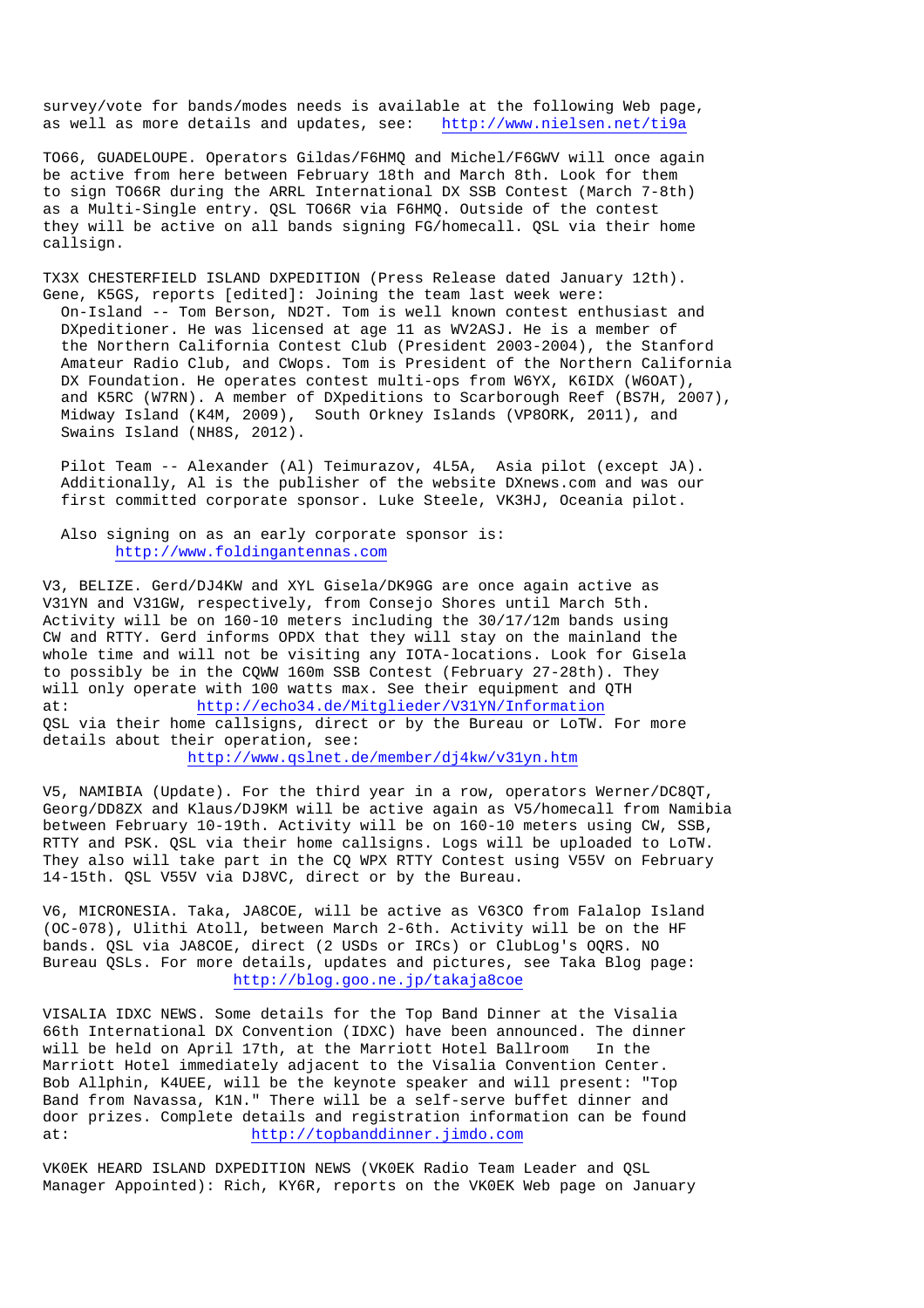14th [edited]: We are pleased to announce the appointment of Dave Lloyd, K3EL, as the Radio Team Leader. Dave is a PhD chemist, with experience on major DXpeditions. He brings not only his skills as an operator and team manager, but also his understanding of the project goals and strategy. Dave is leading the radio team to define the requirements and make preparations for the operation, and he will be the manager of the radio operations on Heard Island.

 QSL TEAM LEADER APPOINTED -- We are pleased to announce the selection of the Diablo DX-ers, a coalition of local San Francisco Bay Area DX club members led by co-organizer Rich, KY6R, to carry out the QSL service for VK0EK. The group brings considerable IT experience that will enable the operation to be accurate and efficient. The team will implement a variety of innovations which will be documented on the <VK0EK.ORG> web site in the near future. Stay tuned!

 VK0EK DX-pedition Mentioned in Australian Travel Magazine! -- The Heard Island Main Web site has a link in this excellent article: http://www.traveller.com.au/australias-most-remote-territories-and-how-to-visit-them-12nz6m

 A HUGE THANKS TO OUR SPONSORS! -- We owe everything to our wonderful sponsors - now fully recognized on both of our sites - this DX-pedition specific site: http://vk0ek.org/sponsors-3/ and our Main site: http://www.heardisland.org/HD\_pages/HD\_sponsors.html Again - thank you so very much!

VP8/G, SOUTH GEORGIA ISLAND. Paul, ZL4PW, informs OPDX [edited]: Denis, ZL4DB, is heading to VP8\G South Georgia (AN-007) in a few days. En route, he hopes to collect his license and VP8\G callsign in Stanley, Falkland Islands, around January 24th. He also hopes to meet Bob, VP8LP, who has been very helpful in providing information on requirements and contacts with the VP8 administration. Once on the South Georgia, he needs to obtain permission to operate which could be late February as there are important tasks to complete for the team he's working with. A QRZ.com page and possibly Clublog will be set up when his call is confirmed.

 Denis will arrive at King Edward Point, near Grytviken around January 27th and will be tasked with providing comms for a helicopter operation as part of the South Georgia Habitat Restoration Project. The helicopter team will be rat-poisoning, with Denis setting up a global positioning warning system to track the choppers and a repeater system between the main base and forward operating positions. His time for ham radio will be largely dictated by the weather. If its adverse for flying, then he'll be off to the shack. The operation is scheduled to end late March/early April.

 Denis is very inexperienced in using a computer logging program or pile-up handling so may not be calling CQ initially, he may only S&P for a while until his confidence increases. If you hear him, please be very patient. He has been given some training using N1MM software with a simulated steady stream of callers. He knows how to use split, but initially may be simplex only.

 His rig is a TS-480 barefoot into a 17/20m GP. The TS-480 has auto-tuner so he may appear on other bands. Unfortunately, he is not permitted to operate from the main comms room on the base or use their antennas. He will only be operating SSB.

 From Grytviken, there is a tall mountain range to the North which will largely block SP signals towards WEU, NA & SA. Fortunately, these is a large bay right in front of him on the SP to ZL, VK & Asia.

 Denis has been on Macquarie before and had hoped to operate from there, but this never eventuated. There is a possibility he may not operate from VP8\G either. With a large team planning to activate South Georgia and South Sandwich in 2016, it won't be long before we get a crack at a large-scale activation from these highly sought-after entities.

 Denis will not be reachable by e-mail while at Grytviken. He hopes to gain some internet time to send logs to his QSL manager (Paul, ZL4PW). Please do not request skeds, different bands, different modes etc etc.